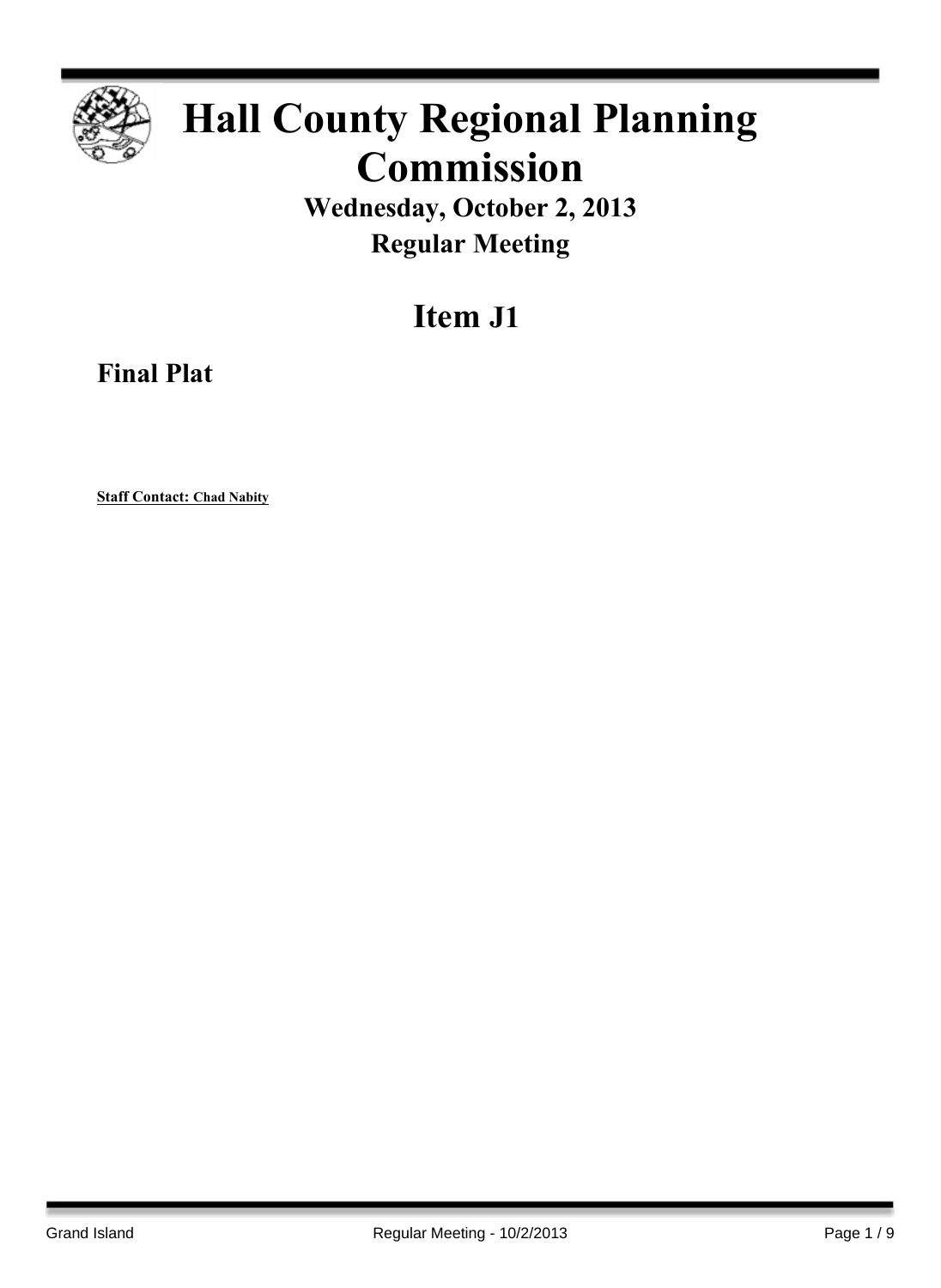Dear Members of the Board:

#### **RE: Final Plat – Copper Creek Estates Fifth Subdivision – Final Plat.**

For reasons of Section 19-923 Revised Statues of Nebraska, as amended, there is herewith submitted a preliminary and final plat of Copper Creek Estates 5<sup>th</sup> Subdivision, located in the City of Grand Island, in Hall County Nebraska.

This final plat proposes to create 20 lots, a tract of land comprising all of Lots Thirty One (31) and Thirty Two (32), Copper Creek Estates Third Subdivision and a part of the Northwest Quarter (NW1/4), all located in Section Twenty Three (23), Township Eleven (11) North, Range Ten (10) West of the  $6<sup>th</sup>$  P.M. in the City of Grand Island, Hall County, Nebraska, said tract containing 5.644 acres.

You are hereby notified that the Regional Planning Commission will consider this final plat at the next meeting that will be held at 6:00 p.m. on October 2, 2013 in the Council Chambers located in Grand Island's City Hall.

Sincerely,

Chad Nabity, AICP Planning Director

Cc: City Clerk City Attorney City Public Works City Building Department City Utilities Manager of Postal Operations Rockwell and Associates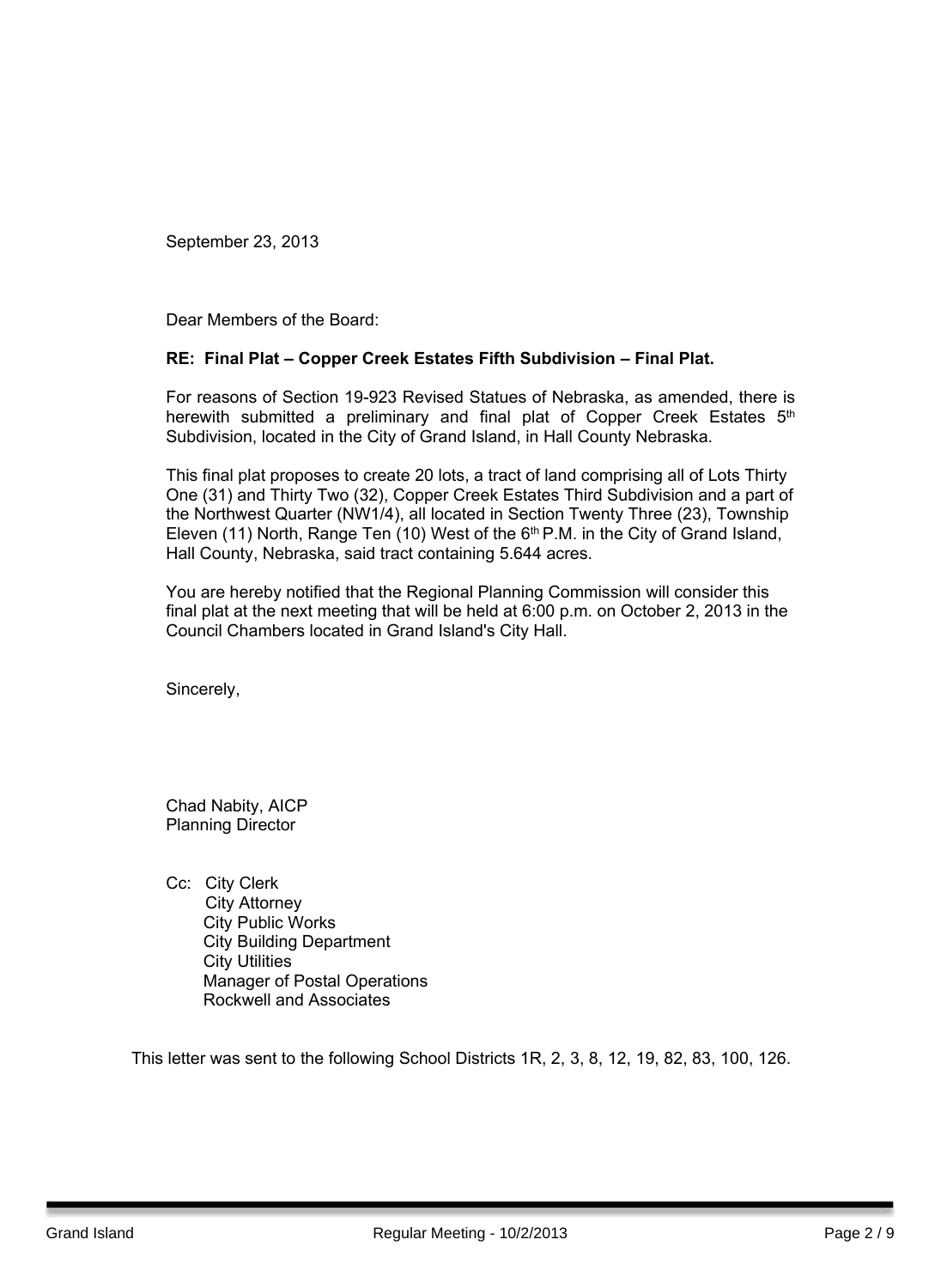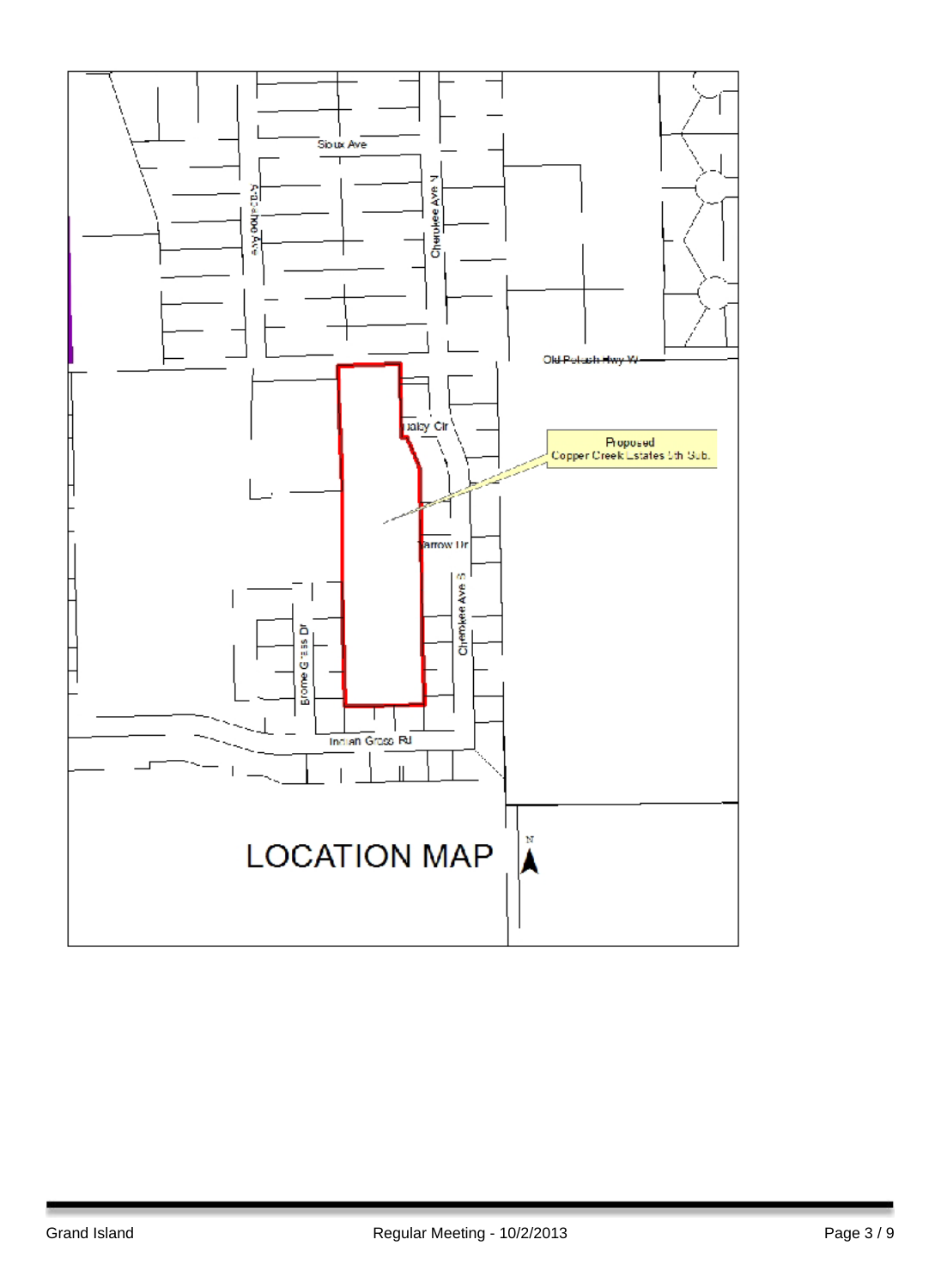Dear Members of the Board:

## **RE: Final Plat – Larry Wilhelmi Subdivision– Final Plat.**

For reasons of Section 19-923 Revised Statues of Nebraska, as amended, there is herewith submitted a final plat of Larry Wilhelmi Subdivision, located in Hall County, Nebraska.

This final plat proposes to create 1 Lot on a tract of land comprising a part of the Northwest Quarter (NW1/4), Section Twenty Two (22), Township Twelve (12) North, Range Eleven (11) West of the 6<sup>th</sup> P.M., in Hall County, Nebraska, said tract containing 14.263 acres.

You are hereby notified that the Regional Planning Commission will consider this final plat at the next meeting that will be held at 6:00 p.m. on October 2, 2013 in the Council Chambers located in Grand Island's City Hall.

Sincerely,

Chad Nabity, AICP Planning Director

Cc: Hall County Clerk Hall County Attorney Hall County Public Works Hall County Zoning Department Manager of Postal Operations Rockwell & Associates, LLC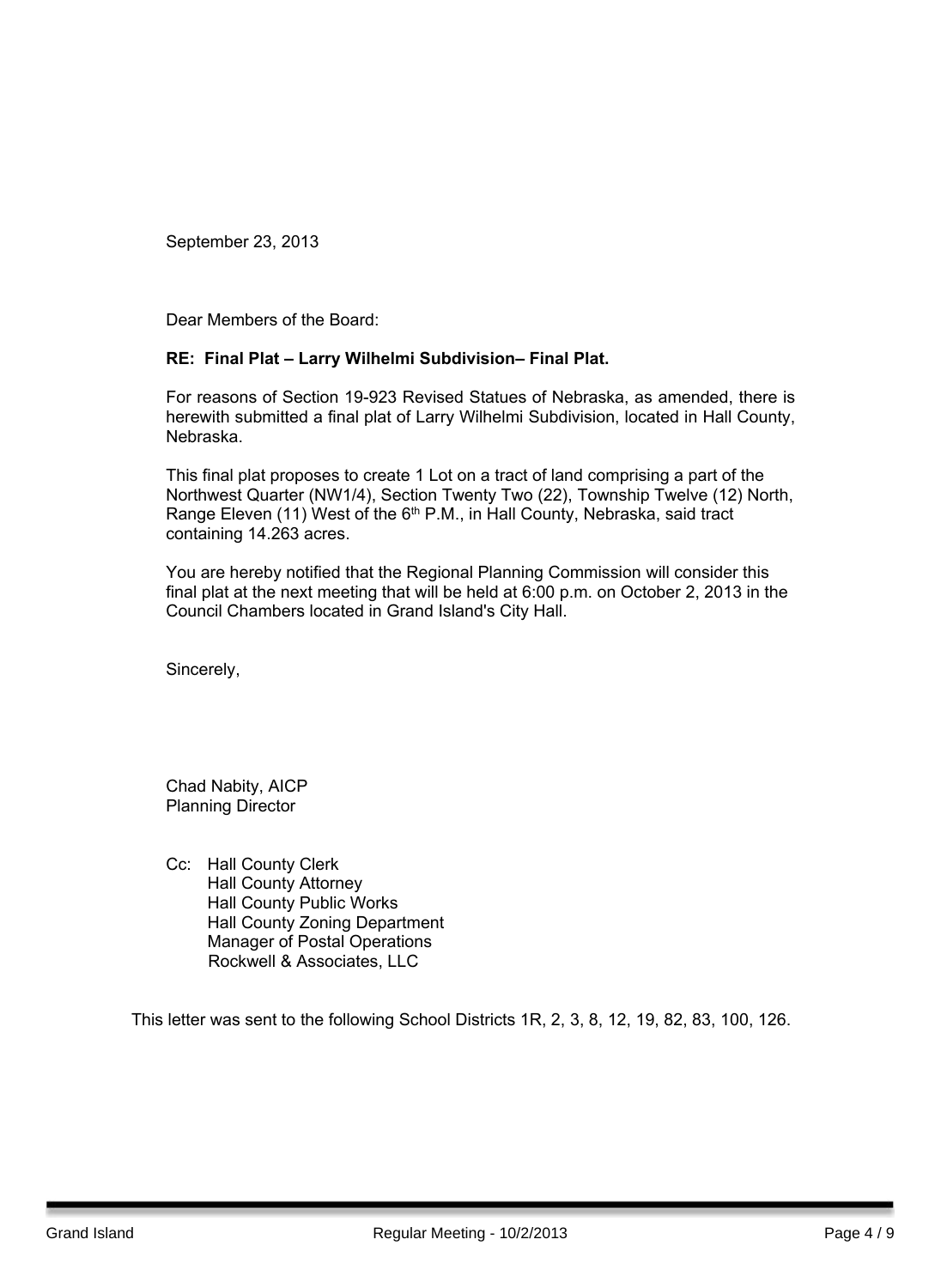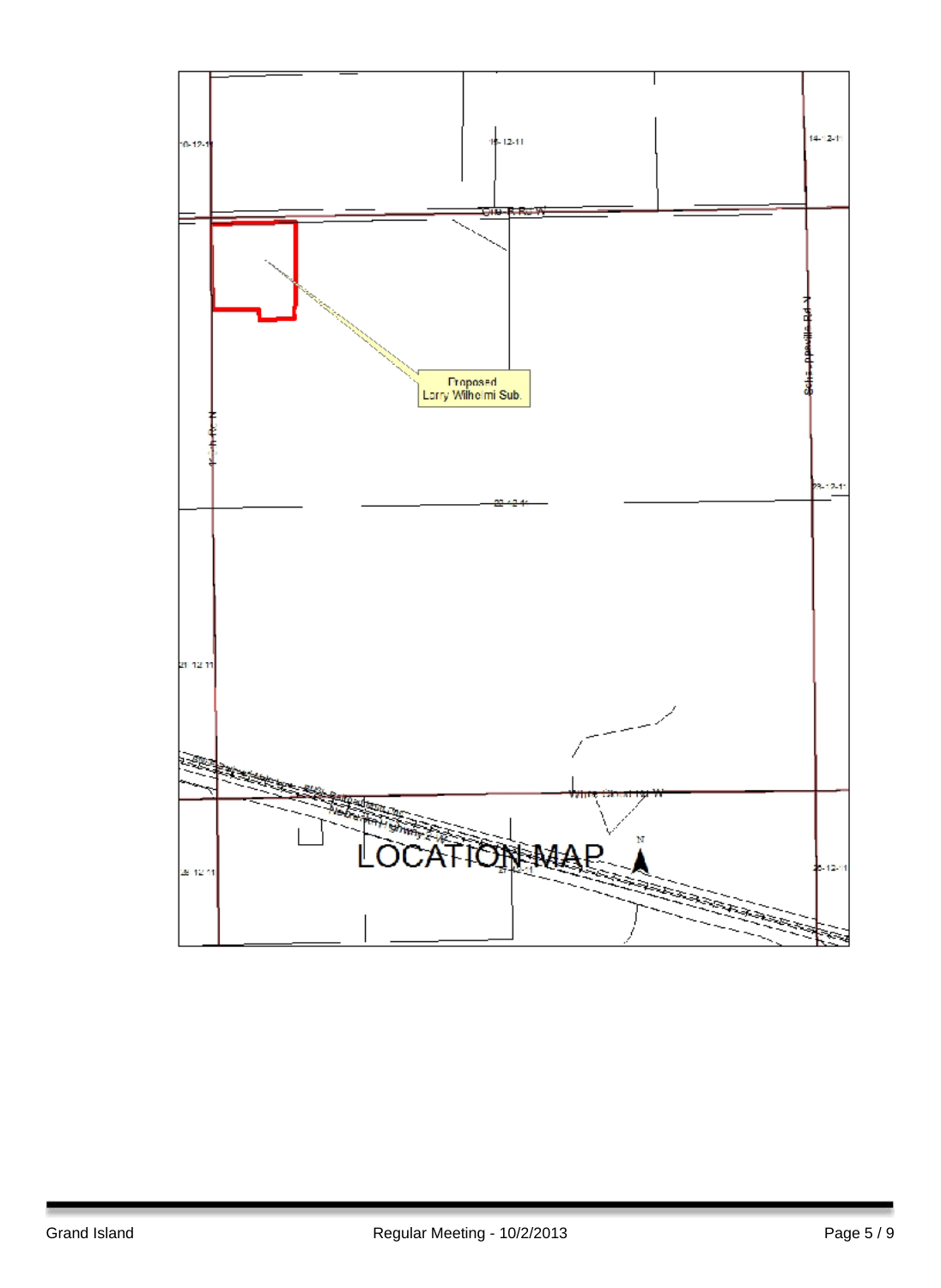Dear Members of the Board:

#### **RE: Final Plat – Dibbern Pork Second Subdivision – Final Plat.**

For reasons of Section 19-923 Revised Statues of Nebraska, as amended, there is herewith submitted a final plat of Dibbern Pork Second Subdivision, located in Hall County, Nebraska.

This final plat proposes to create 1 Lot on a tract of land comprising a part of the Northeast Quarter of the Northwest Quarter (NE ¼ NW ¼) of Section Two (2), Township Ten (10) North, Range Twelve (12) West of the 6<sup>th</sup> P.M., in Hall County, Nebraska, said tract containing 3.6967 acres.

You are hereby notified that the Regional Planning Commission will consider this final plat at the next meeting that will be held at 6:00 p.m. on October 2, 2013 in the Council Chambers located in Grand Island's City Hall.

Sincerely,

Chad Nabity, AICP Planning Director

Cc: Hall County Clerk Hall County Attorney Hall County Public Works Hall County Zoning Department Manager of Postal Operations Benjamin & Associates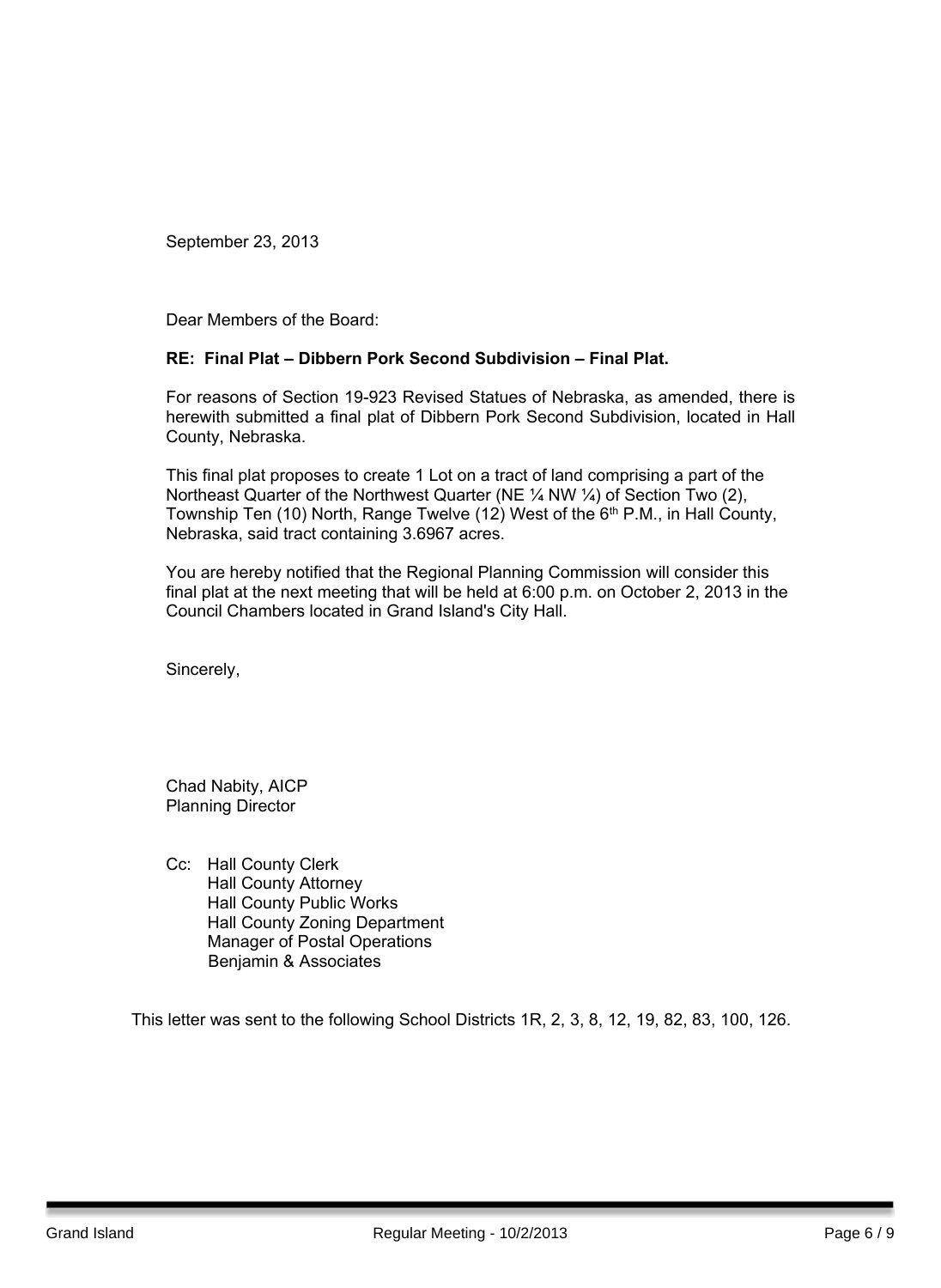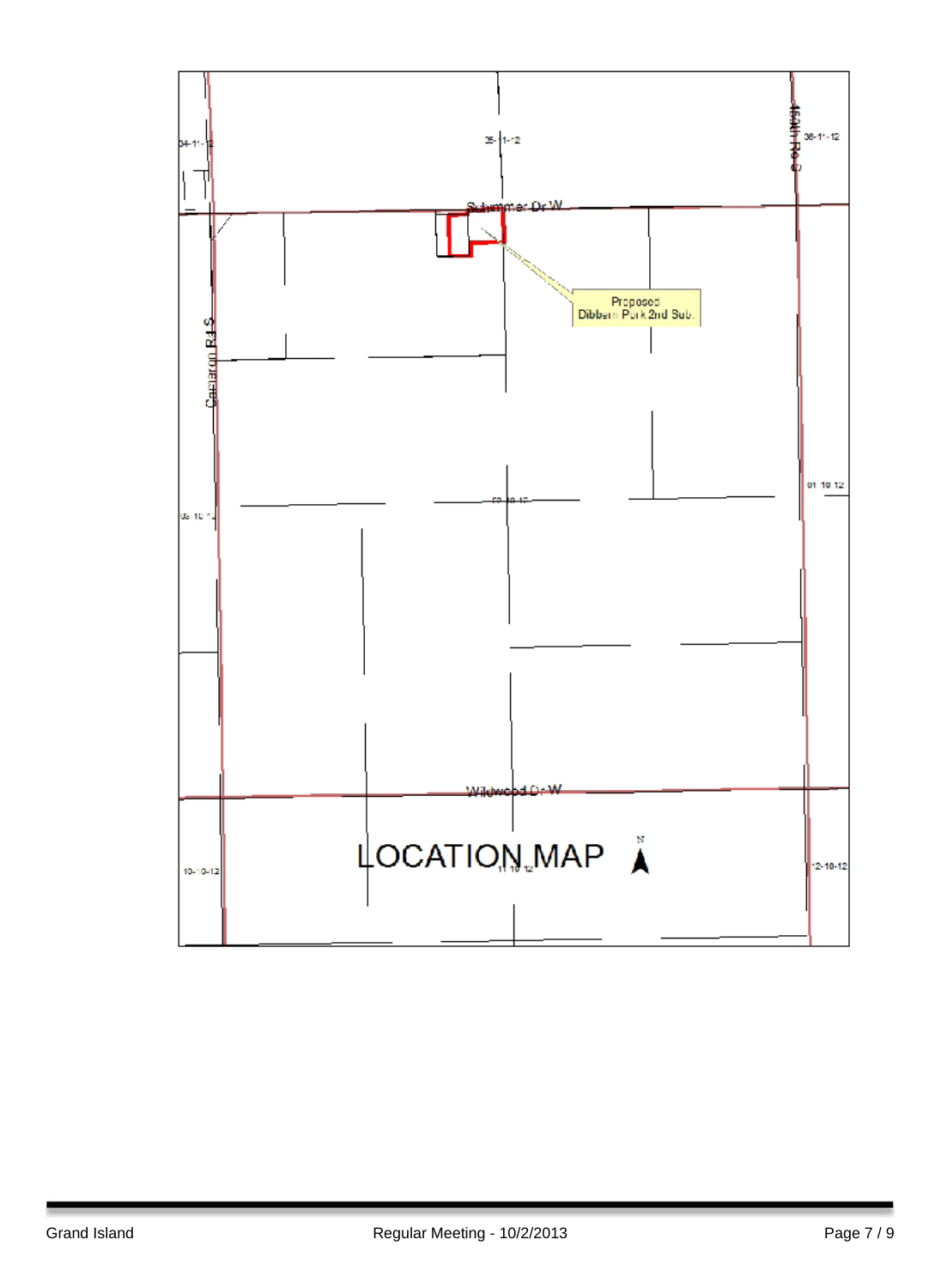Dear Members of the Board:

## **RE: Final Plat – Lazy H Subdivision – Final Plat.**

For reasons of Section 19-923 Revised Statues of Nebraska, as amended, there is herewith submitted a final plat of Lazy H Subdivision, located in Hall County, Nebraska.

This final plat proposes to create 1 Lot on a parcel of land located in the southeast Quarter (SE1/4) Section Five (5), Township Eleven (11) North, Range Twelve (12) West of the 6<sup>th</sup> P.M., in Hall County, Nebraska, said tract containing 2.80 acres.

You are hereby notified that the Regional Planning Commission will consider this final plat at the next meeting that will be held at 6:00 p.m. on October 2, 2013 in the Council Chambers located in Grand Island's City Hall.

Sincerely,

Chad Nabity, AICP Planning Director

Cc: Hall County Clerk Hall County Attorney Hall County Public Works Hall County Zoning Department Manager of Postal Operations Ripp Land Surveying